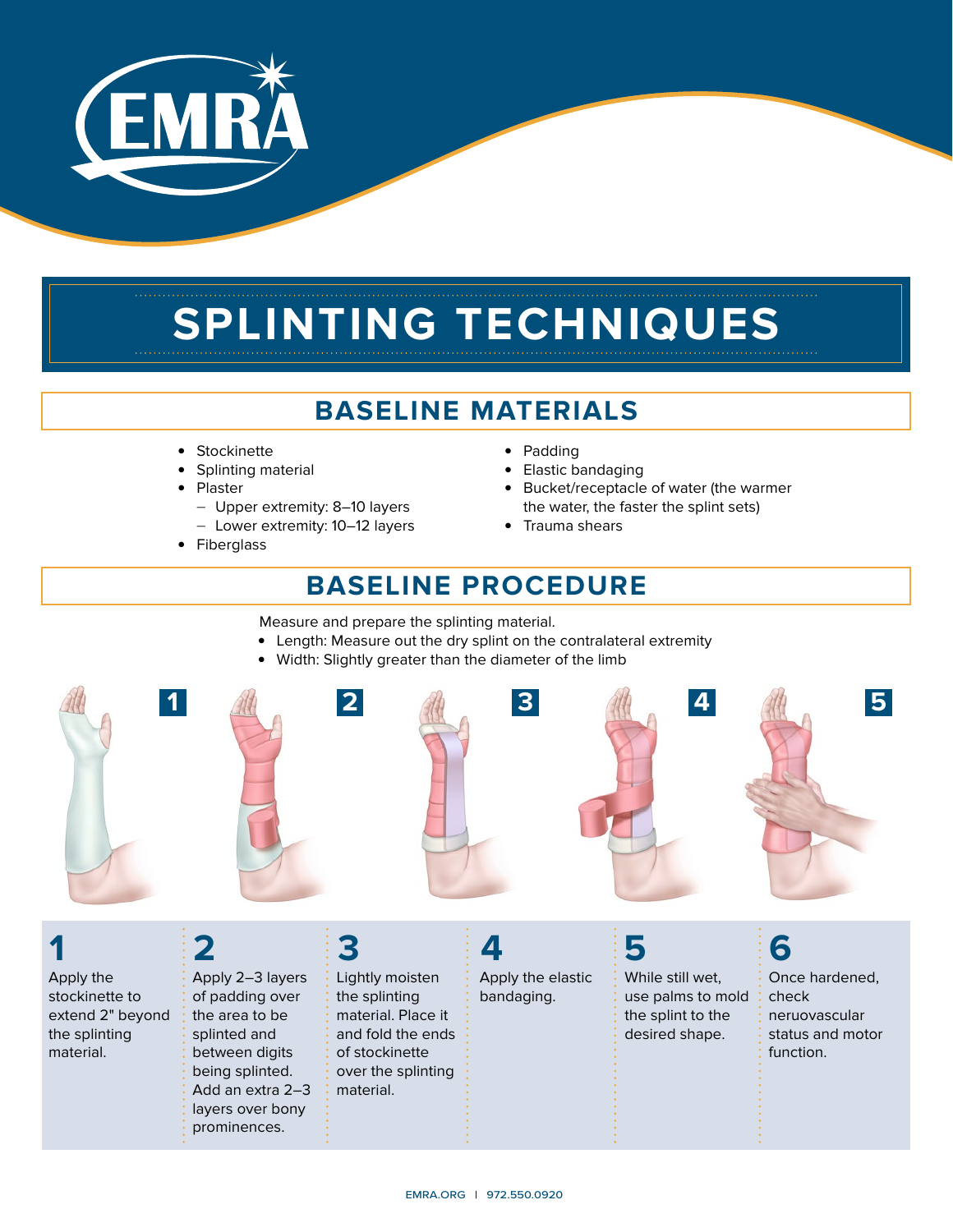## **POSTERIOR LONG ARM SPLINT**



### **INDICATIONS**

- Olecranon fractures
- Humerus fractures
- Radial head and neck fractures

### **CONSTRUCTION**

- Start at posterior proximal arm
- Down the ulnar forearm
- End at the metacarpophalangeal joints

### **APPLICATION**

- Cut hole in stockinette for thumb
- $\bullet$  Elbow at 90 $\circ$
- Forearm neutral position with thumb up
- Neutral or slightly extended wrist (10–20°)

## **VOLAR SPLINT**



#### **INDICATIONS**

- Soft tissue injuries of the hand and wrist
- Carpal bone fractures
- 2nd–5th metacarpal head fractures

### **CONSTRUCTION**

- Start at palm at the metacarpal heads
- Down the volar forearm
- $\bullet$  Fnd at distal forearm

### **APPLICATION**

- Cut hole in stockinette for thumb
- Forearm in neutral position with thumb up
- Wrist slightly extended (10–20°)
- Like holding a can

## **SUGAR TONG SPLINT**

### **INDICATIONS**

• Distal radius and ulna fractures

### **CONSTRUCTION**

- Metacarpal heads on the dorsal hand
- Around elbow
- End at volar metacarpal phalangeal joints

### **APPLICATION**

- Cut hole in stockinette for thumb
- $\bullet$  Flbow at 90 $\circ$
- Forearm neutral with thumb up
- Slightly extended wrist (10–20°)

## **DOUBLE SUGAR TONG SPLINT**



### **INDICATIONS**

• Complex and unstable forearm and elbow fractures

### **CONSTRUCTION**

- Forearm splint: as above
- $\bullet$  Arm splint
	- Start at anterior proximal humerus

### — Around elbow

• End at posterior proximal humerus

### **APPLICATION**

- Cut hole in stockinette for thumb
- $\bullet$  Elbow at 90 $\circ$
- Forearm neutral with thumb up
- Slightly extended wrist  $(10-20°)$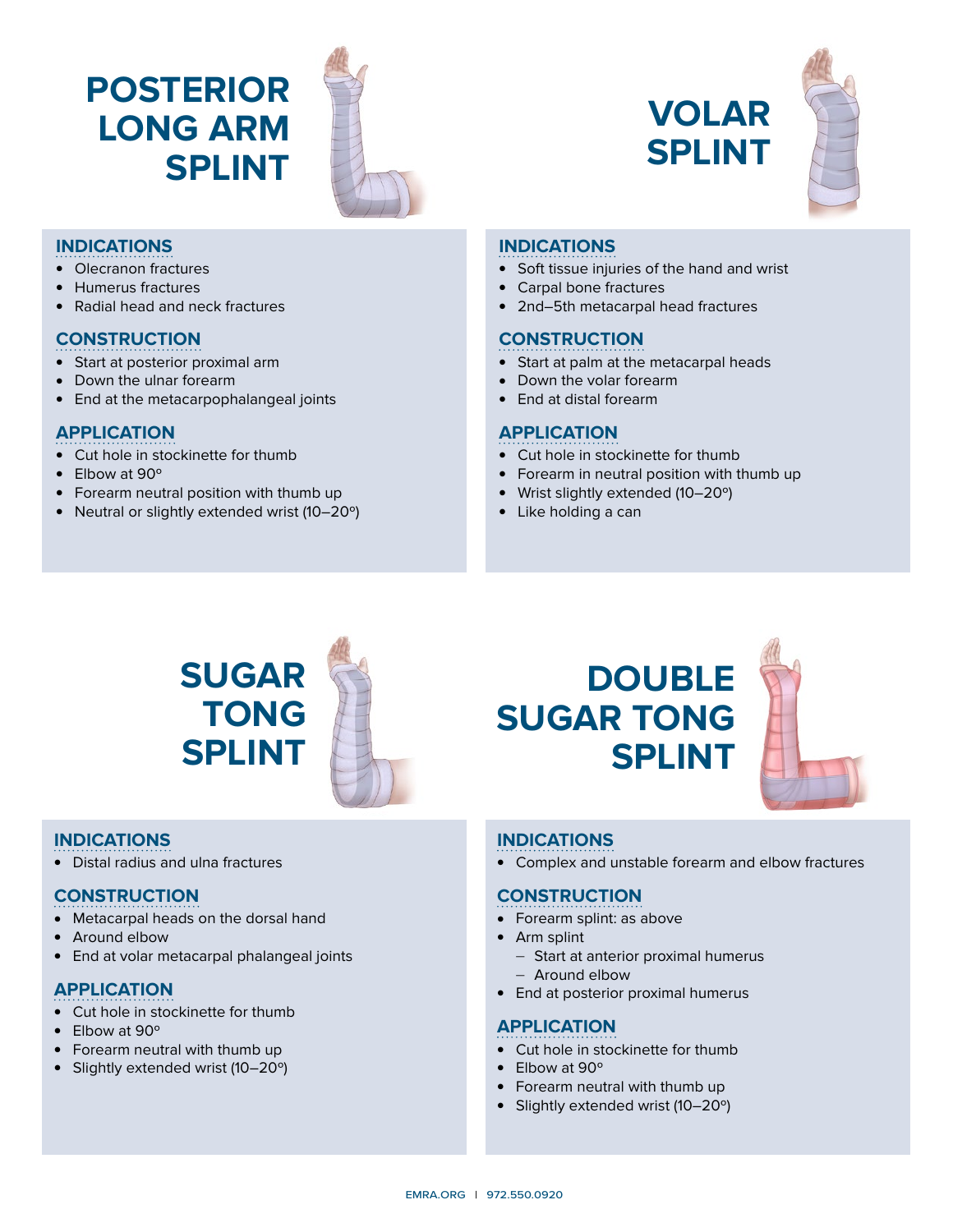

## **THUMB SPICA SPLINT**



### **INDICATIONS**

- Fractures and soft tissue injuries of index and 3rd digits
- Fractures of the neck, shaft and base of the 2nd and 3rd metacarpals

### **CONSTRUCTION**

- Starts at mid-forearm
- Down the radial forearm
- End mid-distal phalanx of 2nd and 3rd digits

### **APPLICATION**

- Cut hole in stockinette and splinting material for the thumb
- Hand in position of function
- Forearm in neutral position
- Wrist slightly extended
- MCP 50° of flexion
- Proximal interphalangeal and distal interphalangeal joints 5º–10º flexion

### **INDICATIONS**

- Injuries to scaphoid, lunate, thumb and 1st metacarpal
- <sup>l</sup> Gamekeeper's/Skier's thumb
- De Quervain tenosynovitis

#### **CONSTRUCTION**

- Start at mid-distal phalanx of thumb
- End at mid-forearm

### **APPLICATION**

- Cut hole in stockinette for thumb
- Cut wedges on both sides of splinting material at MCP joint
- Forearm in neutral position with thumb in wineglass position

### **ULNAR GUTTER SPLINT**

### **INDICATIONS**

- Fractures and soft tissue injuries of 5th digit
- Fractures of the neck, shaft, and base of 4th and 5th metacarpals

### **CONSTRUCTION**

- Start at mid-forearm
- Extend down ulnar forearm
- End at mid-distal phalanx
- Include the 4th and 5th digits

### **APPLICATION**

- Hand in position of function
- Forearm in neutral position
- Wrist slightly extended
- MCP 50° of flexion
- Proximal interphalangeal and distal interphalangeal joints 5–10º flexion
- If boxer's fracture: flex the metacarpal phalangeal joints to 90º

### **MALLET FINGER**

### **INDICATION**

• Mallet Finger

### **CONSTRUCTION**

• Splint only the distal interphalangeal joint

### **APPLICATION**

- $\bullet$  Splint distal interphalangeal joint in hyperextension
- DIP must remain in continuous extension for 6–8 weeks



### **FINGER SPLINTS**

#### **INDICATION**

- Phalanx fractures
- Tendon repairs

#### **CONSTRUCTION**

• Splint across fractured phalanx or repaired tendon

### **APPLICATION**

• If tendon repair: splint in flexion or extension, depending on tendon repaired